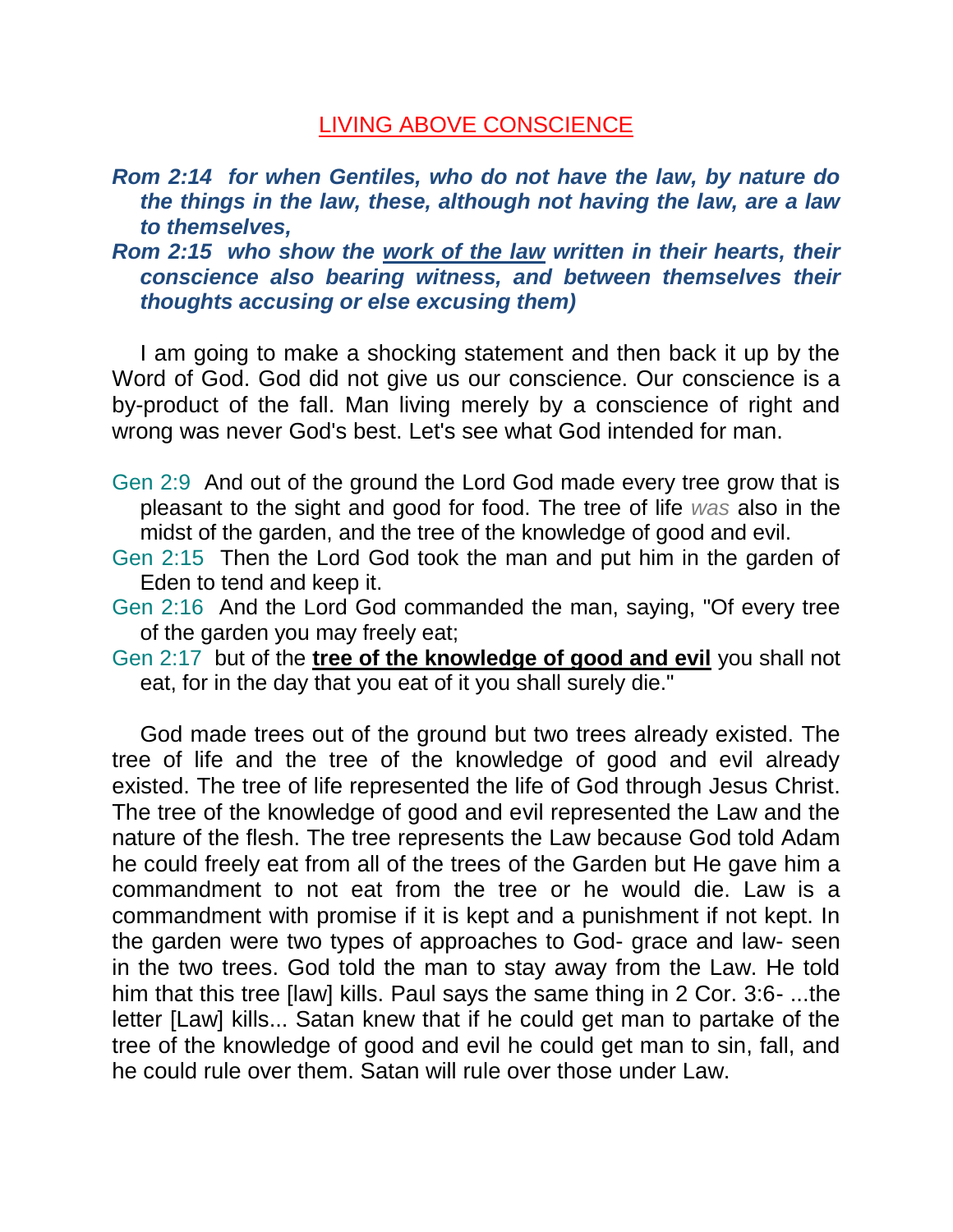Gen 3:5 For God knows that in the day you eat of it your eyes will be opened, and you will be like God, knowing good and evil."

Satan knew that once they partook of the tree of the knowledge of good and evil then that tree would get in them and they would know good and evil themselves. He painted a picture that this was more desirable than their current state. See Adam and Eve previous to this time did not know good or evil. They just knew the Good One who gave them guidance in what to do and what to avoid. They simply believed the Lord and they were blessed. Satan promised them that if they ate of the forbidden tree they could know for themselves what was good and bad and could lead their own lives. They bought this lie hook, line, and sinker and ate us out of house and home! They partook of the tree and the tree sure enough got into them!

Gen 3:7 Then the **eyes of both of them were opened**, and they **knew that they** *were* **naked**; and they sewed fig leaves together and made themselves coverings.

Their eyes were suddenly opened and they found something new in them. They found they had a conscience. They became self-conscience. They knew in themselves they had done evil and that they were now evil. Their evil conscience caused them to hide from God. Before they partook of the tree they were God-conscience and did not realize they were naked. Some say they were covered in glory before this. The Bible does not say that. God even said to Adam- "Who told you that your were naked?" This means they were naked and did not have self conscious that this was their state. They had no self-conscience. They simply lived by their faith in what guidance God gave them. When Adam and Eve partook of the tree of the knowledge of good and evil which represented the Law then the work of the Law entered their heart.

**Rom 2:15** who show the **work of the law** written in their hearts, **their conscience** also bearing witness, and between themselves *their* thoughts accusing or else excusing *them*)

The conscience is the work of the Law in the heart telling us when we do right and when we do wrong. It came from eating from the tree of the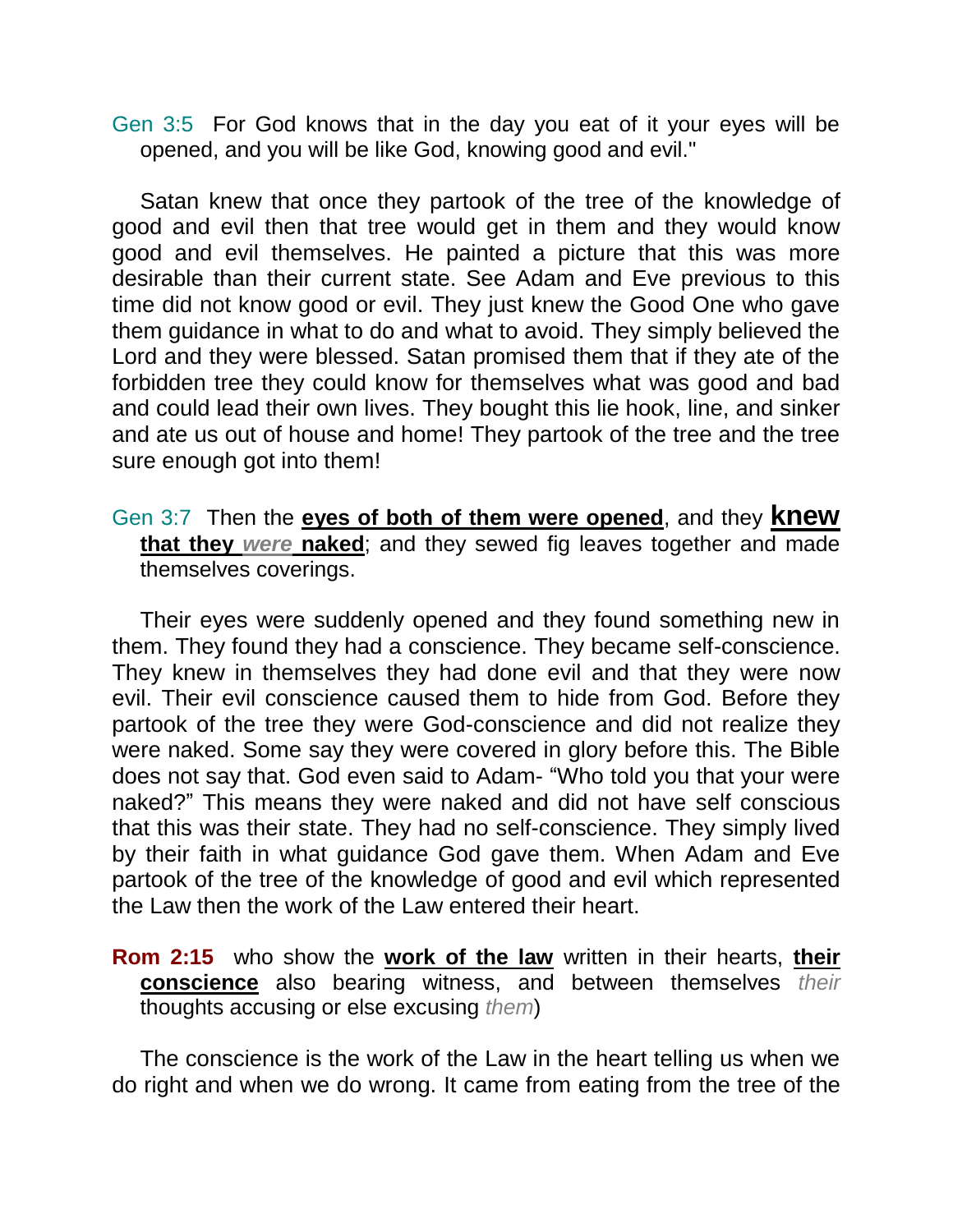knowledge of good and evil. Most people say, "Isn't that a good thing! Is it not advantageous to know when you have done right and when you have done wrong?" I agree that there are advantages to this but it is not God's best. **Conscience is very limited and limiting**. First conscience is only a guide to tell you if something is good or evil. It cannot tell you the best choice among good choices. Your conscience reports to you if what you are about to do or have done is good or bad, it does not lead you into the right path God has for your life. It can only tell you if you are going down the wrong path. Another very significant thing that makes our conscience very limiting is that conscience only has the ability to tell us if we are right or wrong, it has **NO ability to empower you to do that right thing or avoid the wrong thing**! The Law could only tell you what was right and what was wrong, but it could not help you do what was right. It was up to you do find the power to do right and avoid wrong! Those under the Law did not have the power in themselves to consistently do right in God's sight and avoid wrong. It is the same today with those who live only by their conscience. Their conscience tells them what they are about to do is wrong but gives them absolutely no power to avoid it. There is not a single human being who has not experienced this in their life. They **KNEW** what they were about to do was wrong. Their conscience was screaming at them NO! But, they could not find the strength to say NO, and they did it anyway! This is the limitation of living merely by conscience. Another limitation of conscience is that it can become defiled [Titus 1:15], evil [Heb. 10:22], and even seared [1 Tim. 4:2]. The conscience can be overcome by our human reasoning and excuses.

(AMP) They show that the essential requirements of the Law are written in their hearts and are operating there, with which their consciences (sense of right and wrong) also bear witness; and their [*moral*] decisions (their arguments of reason, their condemning or approving thoughts) will accuse or perhaps defend and excuse [*them*]

We have a keen ability as humans to justify any action we are doing to soothe our consciences. When we justify our actions to soothe our conscience we damage our conscience and it becomes an unsafe guide for us. Many people have damaged their conscience to the point that very little they do bothers their conscience anymore so they think they are alright when they are not! Another limitation of our conscience is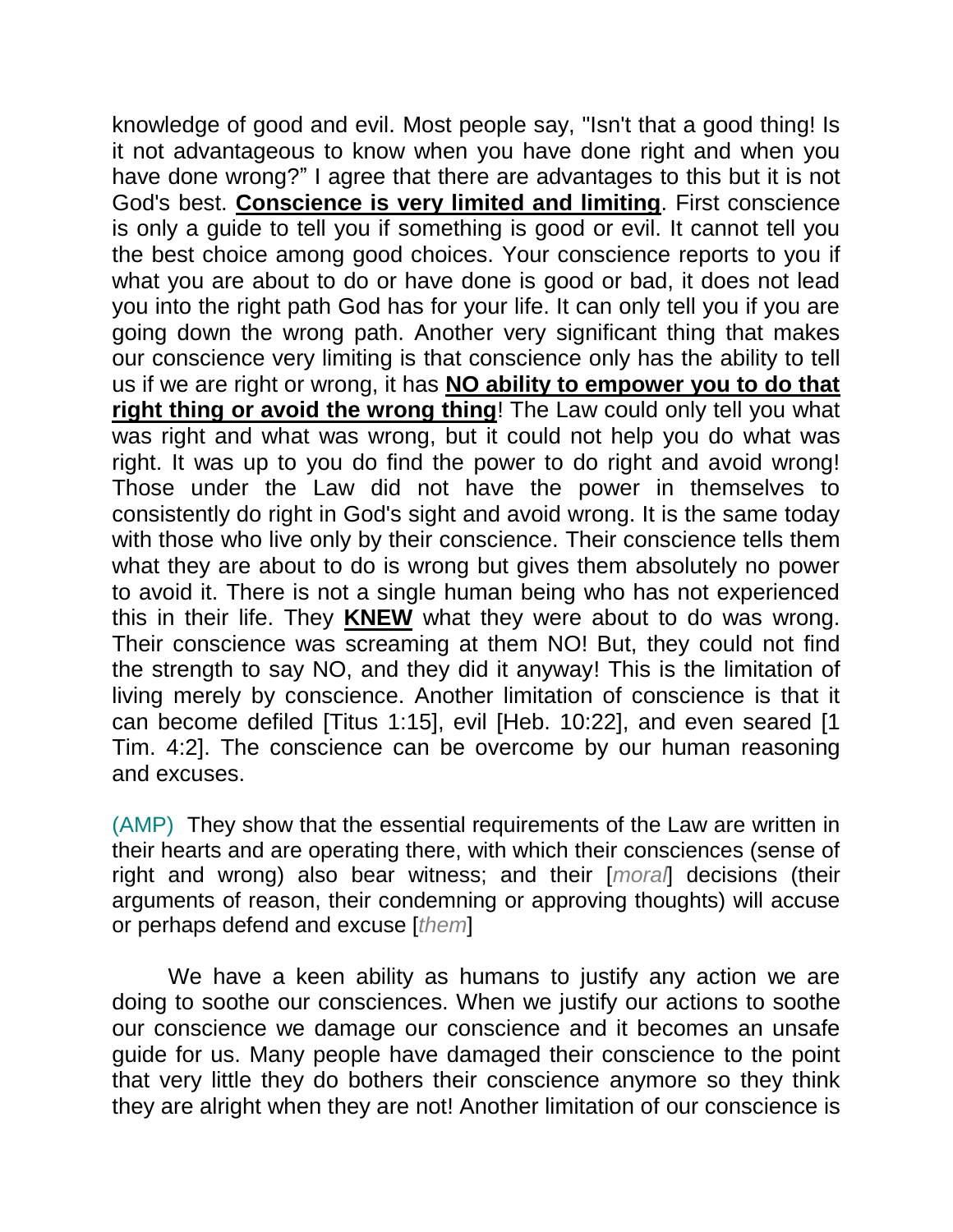that is only as good as the knowledge we possess. Our conscience is our balance between what we KNOW- the knowledge of good and evil we have- and our actions that line up with what we know. **Our conscience cannot guide us beyond what we know.** Often if you are not taught something is wrong like it is wrong to speed in your car, then your conscience would not tell you that you did wrong. Once you are taught then the conscience kicks in.

God has a better plan, a higher plan than living merely by conscience. This is not a new plan though. This plan existed in the garden. This plan was set right beside the tree of the knowledge of good and evil. This plan was the TREE OF LIFE. The tree of life represents the life of God. It is the Spirit of Life in Christ Jesus! If Adam would have eaten this tree [I wonder why he did not- I personally believe it was because it was the least attractive of all the trees] he would have received eternal life within himself. This tree is offered to humanity today in the gospel of Jesus Christ. When someone accepts Jesus as their Lord and Savior they partake of the Tree of Life and the Tree of Life gets in them. When we accept Jesus the Spirit of God comes to live in us. The Spirit of God not only gives us new life but He also takes the role of being our **Paraklete**. The Greek word **paraklete** has various meanings. It is a multi-meaning work like the Greek word sozo is and the Hebrew word shalom. The Amplified version gives the fulness of the work of the Holy Spirit in our lives.

Joh 14:16 And I will ask the Father, and He will give you another Comforter [Gr. Paraklete] (**Counselor**, **Helper**, Intercessor, Advocate, **Strengthener**, and Standby), that He may remain with you forever--

God has sent the Holy Spirit in our hearts. He is higher than our conscience. He is more powerful than our conscience.

(1Jn 3:20) For if our heart condemn us, **God is greater than our heart, and knoweth all things.**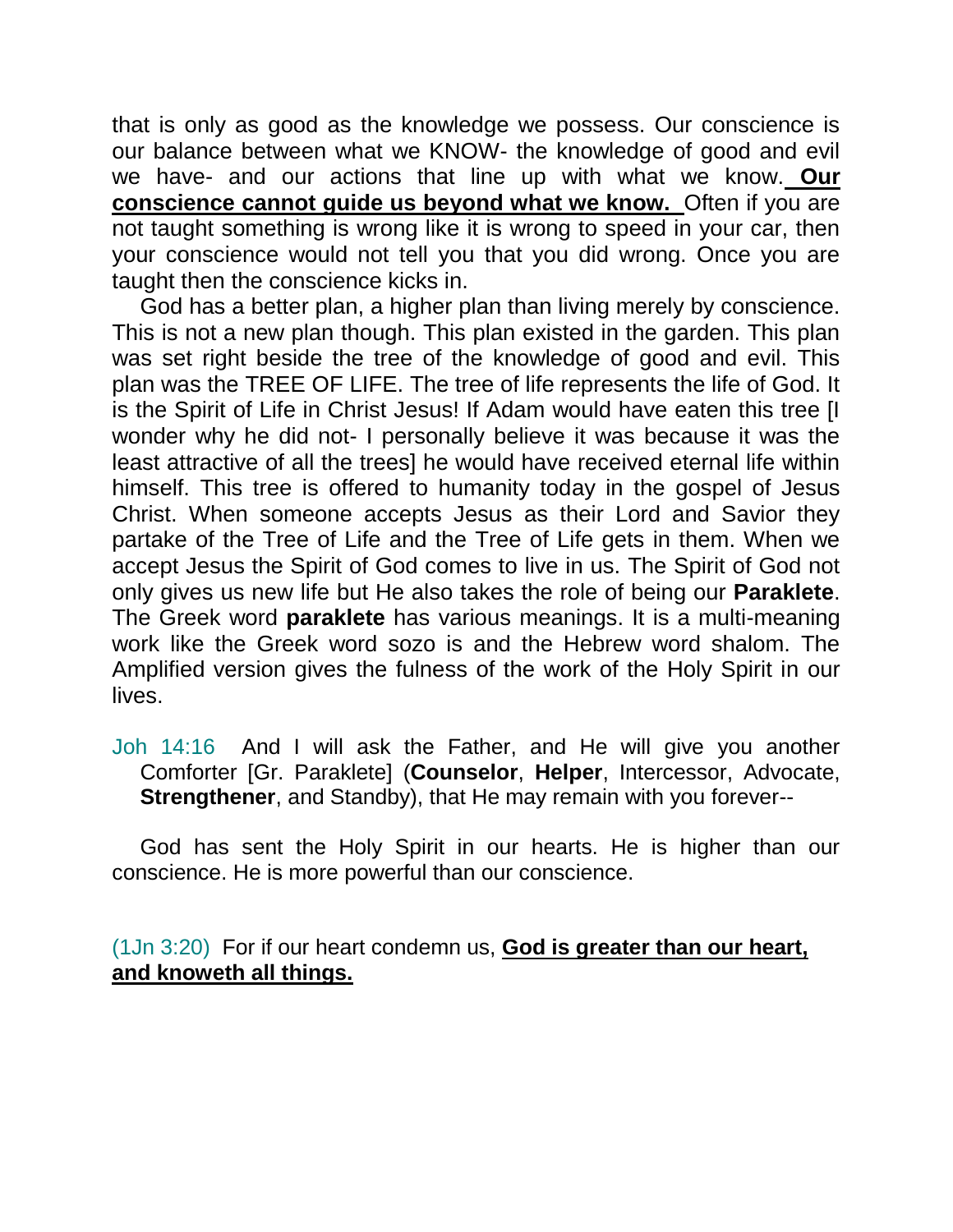He not only gives us new life but becomes our guide, helper, and strengther to follow His leading. Our conscience is a witness to us of right and wrong. The Holy Spirit also brings a witness.

Rom 8:16 The Spirit Himself bears witness with our spirit that we are children of God,

The Holy Spirit will bring a inner witness to us to God's ultimate truth and His path for our lives. What our conscience can't provide the Spirit of God does. The Spirit's witness will lead us to the best path for us even if several good looking paths are before us. The Spirit of God knows everything, so the witness of the Spirit will warn you about going down the wrong path even if you think it is good. You will receive a "check"- the stop signal in your spirit and you do not know why! You need to trust in the witness of the Spirit and stop! The leading of the Holy Spirit goes beyond your own limited knowledge! **Also, the Spirit will let you know if you are about to say or do something wrong but He also provides the power of His grace to help you avoid doing evil. The Spirit of God can let you know the right thing to do and then empower you to do it if you trust Him!** [Phil 2:13] Another thing about the witness of the Holy Spirit is that you cannot override the witness by your reasoning. No matter what reasoning you try to use the witness of the Spirit will not change His decision on the inside of you! The Holy Spirit cannot be corrupted or changed by your reasoning. You can choose not to listen to the Spirit but His witness will not change for you. Have you ever tried to reason with God to change what you know He is telling you on the inside? How did that work? Thought so… The Spirit of God is the Tree of Life in you that will be your guide. Instead of resting on your limited knowledge you can turn to the All Knowing God within you and be led and guided by Him in all the affairs of life. If you do not know what to do in a certain situation seek the Lord. Spending time praying in the Spirit will cause you to be sensitive to the leading of the Spirit. Be sensitive for checks or the inner peace in your spirit. Usually the Spirit's witness of peace or "check" -the no signal from God- can be detected in your belly region. [Prov. 20:27, John 7:38-39] If you have grieved the Spirit you will have a sick feeling in the pit of your stomach.

Now that I have laid out why just living by our conscience is not God's best I want to make sure to share that I am not saying we should not listen to our conscience. If our conscience bothers us we must realize we have violated what we know is right or wrong. Paul said this about his conscience.